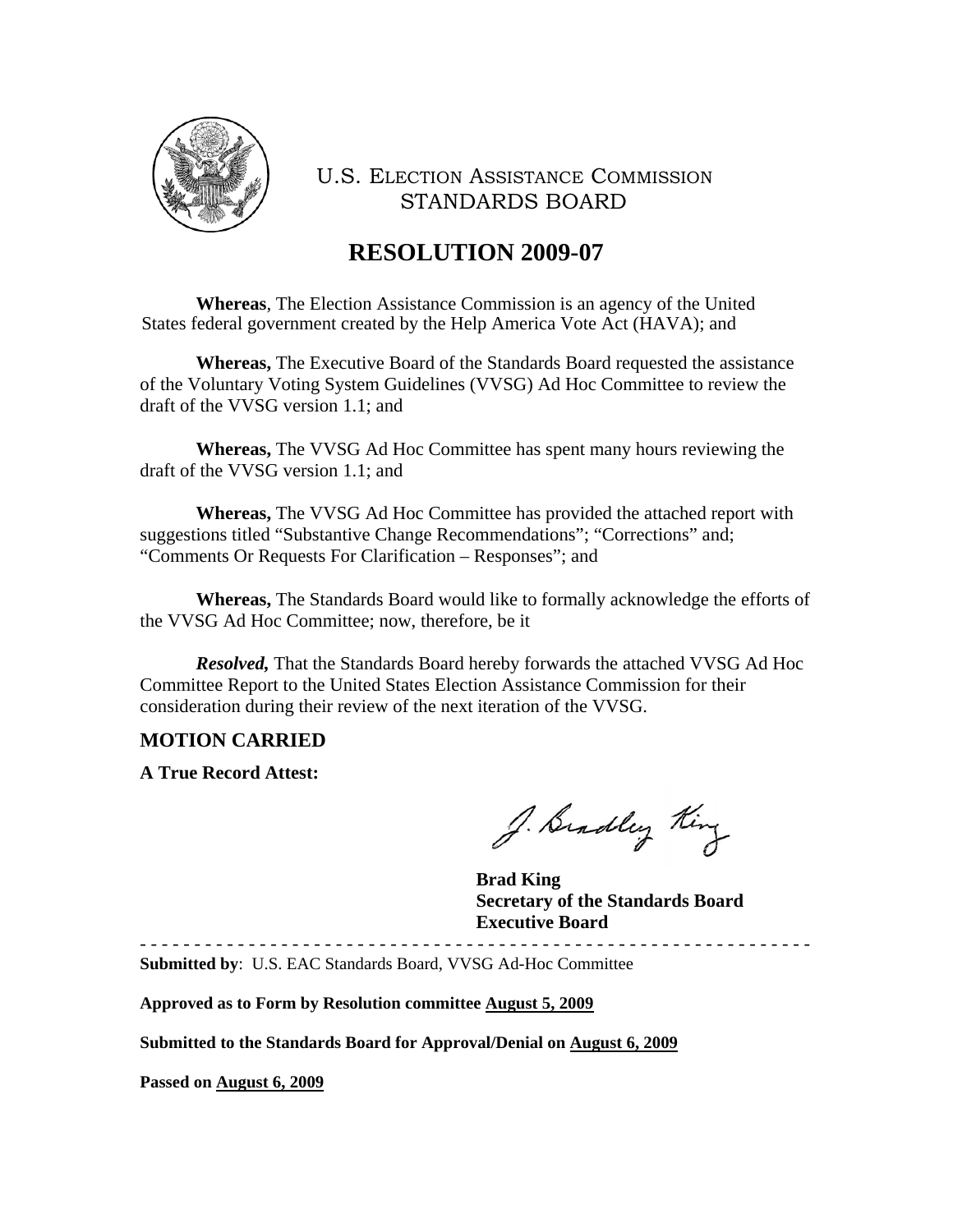# **VVSG AD HOC COMMITTEE REPORT Prepared by The VVSG Ad Hoc Committee for the U.S. Election Assistance Commission's Standards Board, Executive Board**

### **SUBSTANTIVE CHANGE RECOMMENDATIONS**

| $Volume - Section - Title$               | <b>Recommended Change</b>                                                                                                                                                                       |  |  |
|------------------------------------------|-------------------------------------------------------------------------------------------------------------------------------------------------------------------------------------------------|--|--|
| $1 - 4.1.2.13$ – Environmental Control – | Systems should at least meet these levels and if stated by manufacturer that the system can                                                                                                     |  |  |
| <b>Operating Environment</b>             | exceed these levels, test to those stated levels.                                                                                                                                               |  |  |
| $1 - 4.1.2.13$ – Environmental Control – | More EAC research is needed to set minimum low and high humidity levels (such as a                                                                                                              |  |  |
| <b>Operating Environment</b>             | survey of jurisdictions with extreme conditions).                                                                                                                                               |  |  |
| $1 - 7.9.1 - Display$ and Print a Paper  | Since voting machines may be used in multiple locations during the early voting period,                                                                                                         |  |  |
| Record                                   | the requirements in subsection (c) for the human-readable contents should be changed as                                                                                                         |  |  |
|                                          | follows:                                                                                                                                                                                        |  |  |
|                                          | In $(c)(i)$ , change "polling place" to "machine ID." This will help identify which                                                                                                             |  |  |
|                                          | machine was used to create the paper record.                                                                                                                                                    |  |  |
|                                          | In (c)(iii), change "ballot configuration" to "ballot style."<br>$\bullet$                                                                                                                      |  |  |
|                                          | In $(c)(iv)$ , change "date of election" to "date of election or date record printed."<br>$\bullet$                                                                                             |  |  |
|                                          | Making the date selection a configurable item will accommodate those jurisdictions                                                                                                              |  |  |
|                                          | that have early voting.                                                                                                                                                                         |  |  |
| $1 - 7.9.2$ – Approve or Void the Paper  | Add a discussion section to clarify that the intent of subsection (a) is for voters to be able                                                                                                  |  |  |
| Record                                   | to compare the paper record with the choices on the screen.                                                                                                                                     |  |  |
| $1 - 7.9.2$ – Approve or Void the Paper  | Subsection (f) requires the VVPAT system to remove any indication of the voter's choices                                                                                                        |  |  |
| Record                                   | from the screen if the system reaches the configurable limit of rejected paper records. This                                                                                                    |  |  |
|                                          | requirement would limit an election official's ability to verify false claims from voters that<br>the selections printed do not match the selections on the electronic record. Theoretically, a |  |  |
|                                          |                                                                                                                                                                                                 |  |  |
|                                          | voter could shut down a machine if an election official is unable to verify the printed paper                                                                                                   |  |  |
|                                          | record matches the electronic record.                                                                                                                                                           |  |  |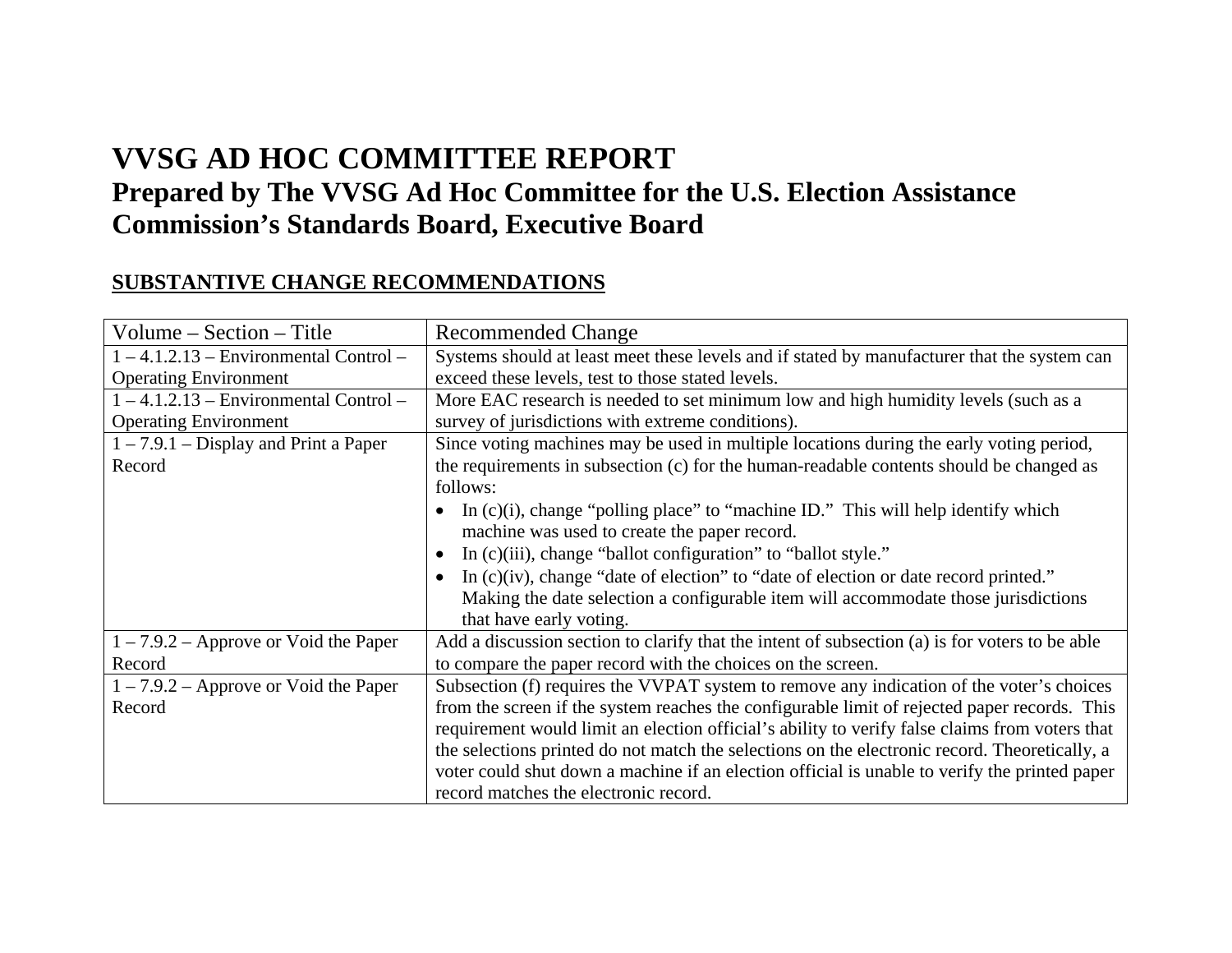| $1 - 7.9.3$ – Electronic and Paper Record<br>Structure | In subsections (e)(i) and (h)(i), remove "polling place" and replace with "machine ID."<br>$\bullet$<br>This will allow jurisdictions to identify which machine was used for the paper record.<br>In subsections (e)(iii) and (h)(iii), replace "date of election" with "date of election or<br>date record printed" to accommodate those jurisdictions that have early voting.                                                                                                |  |  |
|--------------------------------------------------------|--------------------------------------------------------------------------------------------------------------------------------------------------------------------------------------------------------------------------------------------------------------------------------------------------------------------------------------------------------------------------------------------------------------------------------------------------------------------------------|--|--|
|                                                        | In subsections (f) and (h), replace "ballot configuration" with "ballot style."<br>$\bullet$                                                                                                                                                                                                                                                                                                                                                                                   |  |  |
|                                                        | In sub-section $(f)(v)$ , replace the word "ballot" with "paper record."                                                                                                                                                                                                                                                                                                                                                                                                       |  |  |
| $1 - 7.9.3$ – Electronic and Paper Record<br>Structure | The language in subsection $(e)(iv)$ needs to be clarified. The requirement to print how<br>many paper rolls were used may cause usability issues if the roll was removed to fix paper<br>jam, but then re-inserted. The printer may not be able to detect that this was not a new roll.<br>For auditing purposes, officials need to know the total paper records and this requirement                                                                                         |  |  |
|                                                        | is already in subsection $(e)(v)$ .                                                                                                                                                                                                                                                                                                                                                                                                                                            |  |  |
| $2 - 2.6.2$ – Equipment and Data Security              | Mandatory security procedures required in 2.6.2 should also be required in user<br>documentation. This section addresses security procedures for "purchasing jurisdictions"<br>that are mandatory in order to "prevent disruption of the voting process and corruption of<br>voting data." Manufacturers should be required to include these mandatory procedures in<br>the user documentation to ensure that purchasing jurisdictions are fully aware of the<br>expectations. |  |  |
| $2 - 2.6.4$ System Event Logging                       | Define an "event" that must be logged.                                                                                                                                                                                                                                                                                                                                                                                                                                         |  |  |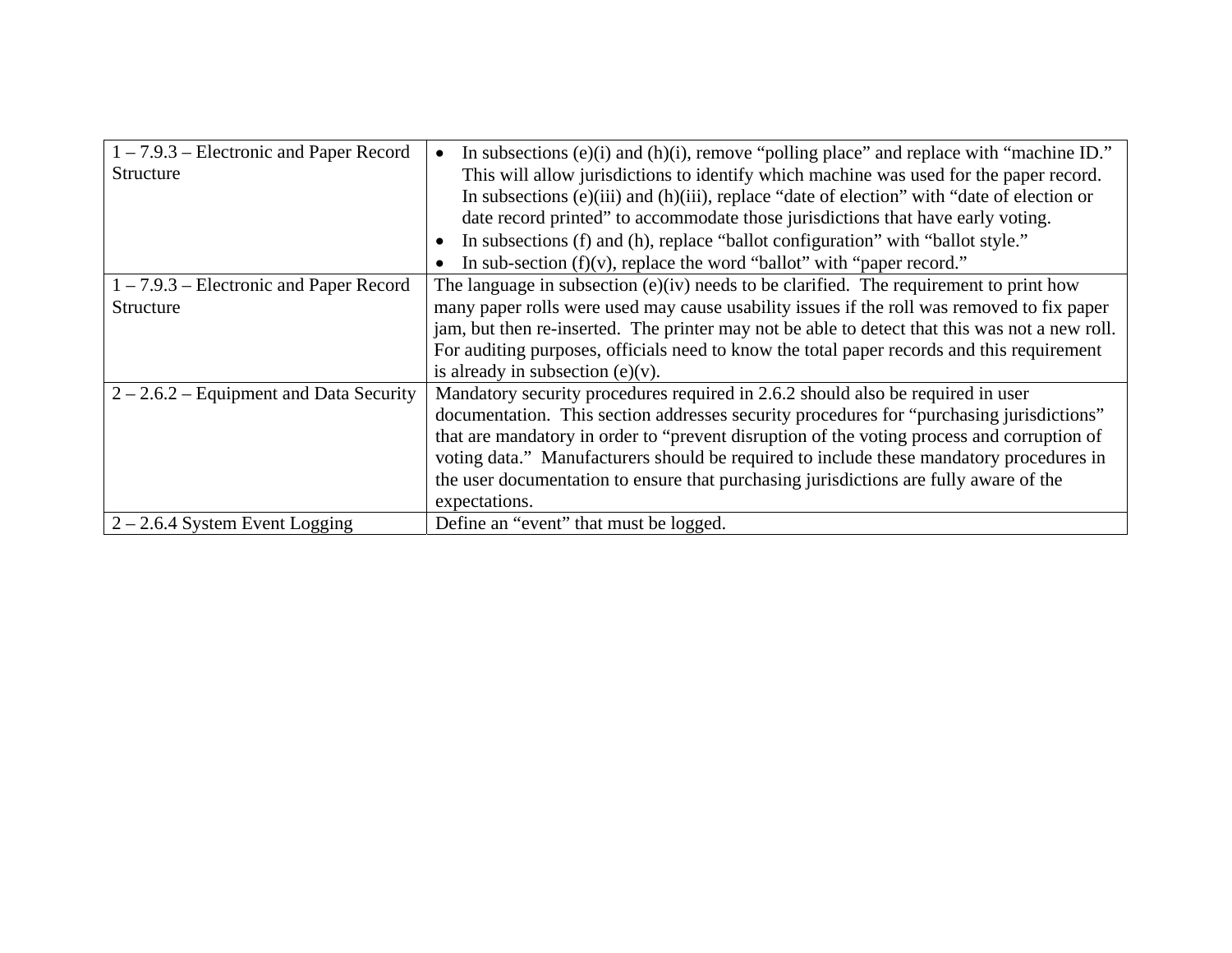#### **CORRECTIONS**

| Volume – Section Number – Title         | <b>Recommended Correction</b>                                                              |  |
|-----------------------------------------|--------------------------------------------------------------------------------------------|--|
| 1 – Overview of Revisions               | #5 (Non-EMC) Environmental Hardware, $2^{nd}$ bullet point – no closing parenthesis.       |  |
| $1 - 3.2.2.1$ – Editable Interfaces     | Discussion box under paragraph (f), second sentence: "casting of two ballots" (along       |  |
|                                         | with more than two) is covered if worded "casting of more than one ballot."                |  |
| $1 - 3.2.2.2 - Non-Editable Interfaces$ | Typo: paragraph (a), (i.e., overvotes), one too many periods.                              |  |
| $1 - 3.2.4 - Cognitive Issues$          | Typo; paragraph (c)(i) in discussion box, 'No', extra quotation mark.                      |  |
| $1 - 3.3.6$ – Hearing                   | Typo: paragraph (a) formatting of referred section "3.3.3-C" is incorrect in this version. |  |
| $1 - 5.2.5$ – Structured Programming    | The first table in 5.2.5 references Visual Basic (VB) rather than .Net. VB is unsupported  |  |
|                                         | by Microsoft. Although it can be used for development, it would not be a wise choice.      |  |
| $1 - 5.2.5$ – Structured Programming    | http://www.eac.gov/voting systems/voluntaryvoting-guidelines/2002-voting-system-           |  |
|                                         | standards. This link referenced in the second footnote is broken and no replacement exists |  |
|                                         | according to the EAC website.                                                              |  |
| $1 - 5.2.5$ – Structured Programming    | The two paragraphs under $5.2.5$ (a) that immediately precede $5.2.5$ (b) should either be |  |
|                                         | listed as "Discussion" or formatted properly. The paragraphs are:                          |  |
|                                         | Wrapping 1 egacy functions avoids the need to check for errors after every invocation,     |  |
|                                         | which both obfuscates the application logic and creates a high likelihood that some or     |  |
|                                         | many possible errors will not be checked for.                                              |  |
|                                         | In $C_{++}$ , it would be preferable to use one of the newer mechanisms that already throw |  |
|                                         | exceptions on failure and avoid use of legacy functions altogether.                        |  |
| 1 – 7.9 – Voter Verifiable Paper Audit  | In third bullet, remove abbreviation of VVPR and replace with "paper record." VVPR is      |  |
| <b>Trail Requirements</b>               | not in Appendix A.                                                                         |  |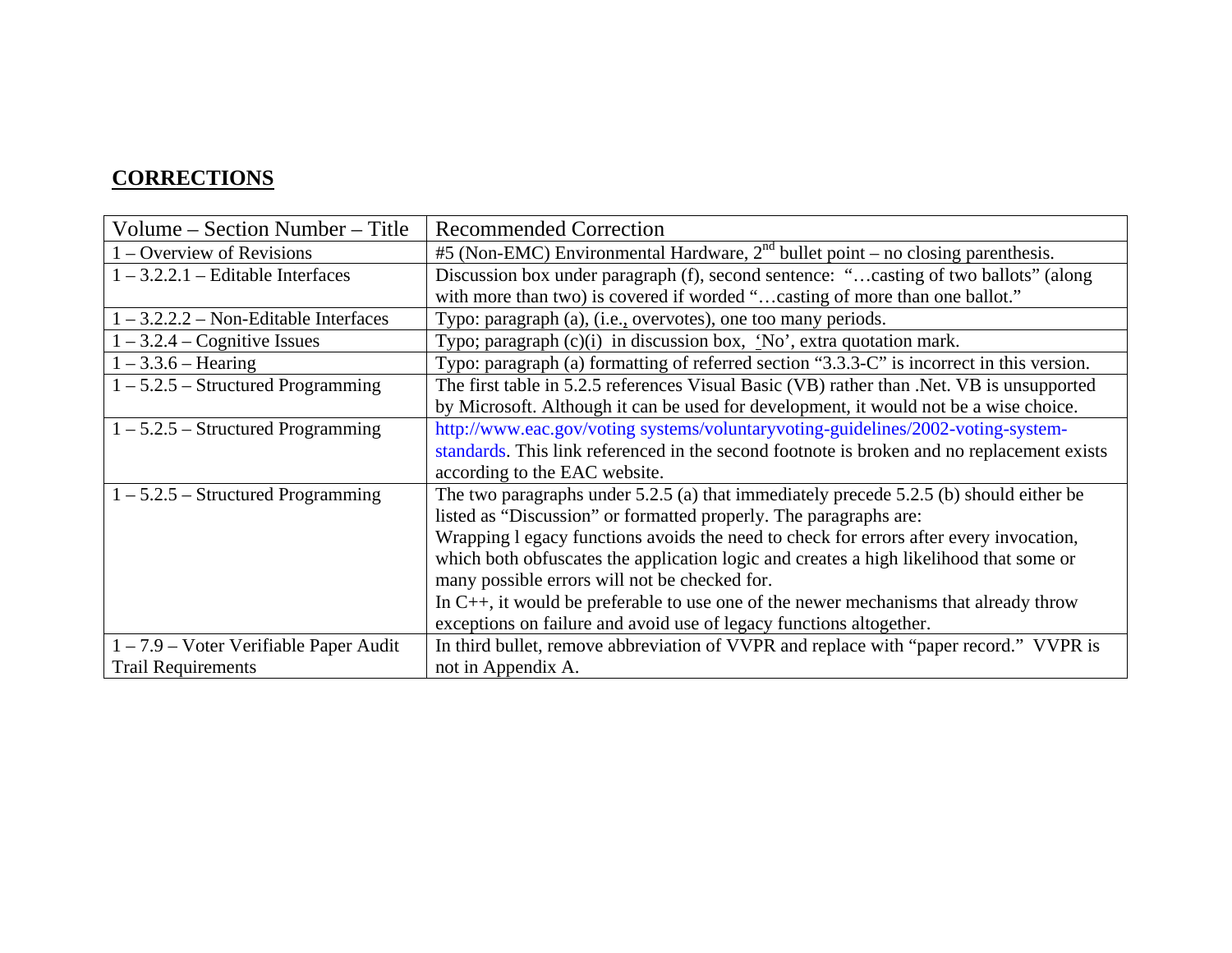| $1 - 7.9.3$ – Electronic and Paper Record<br>Structure | In subsection (a)(i), replace "ballot configuration" with "ballot style."<br>$\bullet$<br>In subsection $(a)(i)$ , the term "counting context." This term is not in the glossary and if<br>$\bullet$<br>it remains, there needs to be an explanation of what it means. |  |
|--------------------------------------------------------|------------------------------------------------------------------------------------------------------------------------------------------------------------------------------------------------------------------------------------------------------------------------|--|
| $1 - 7.9.6 - VVPAT$ Usability                          | The language in subsection (f) appears to be redundant with 7.9.3(i).                                                                                                                                                                                                  |  |
| 2 - 1.8.2.6 – Certification Test Practices             | Numbering convention is off; start with "a."                                                                                                                                                                                                                           |  |
| $2 - 2.6$ – System Security Specification              | Typo: first entry in table (pg 37), "This document shall identify the threats the voting                                                                                                                                                                               |  |
|                                                        | system protects" should be "protects against."                                                                                                                                                                                                                         |  |
| $2 - 2.6.6$ – Setup Inspection                         | Typo: in the Discussion box, "needs" should be "need."                                                                                                                                                                                                                 |  |
| $2 - 5.4$ – Source Code Review                         | Display the figures (illustrations) as deleted.                                                                                                                                                                                                                        |  |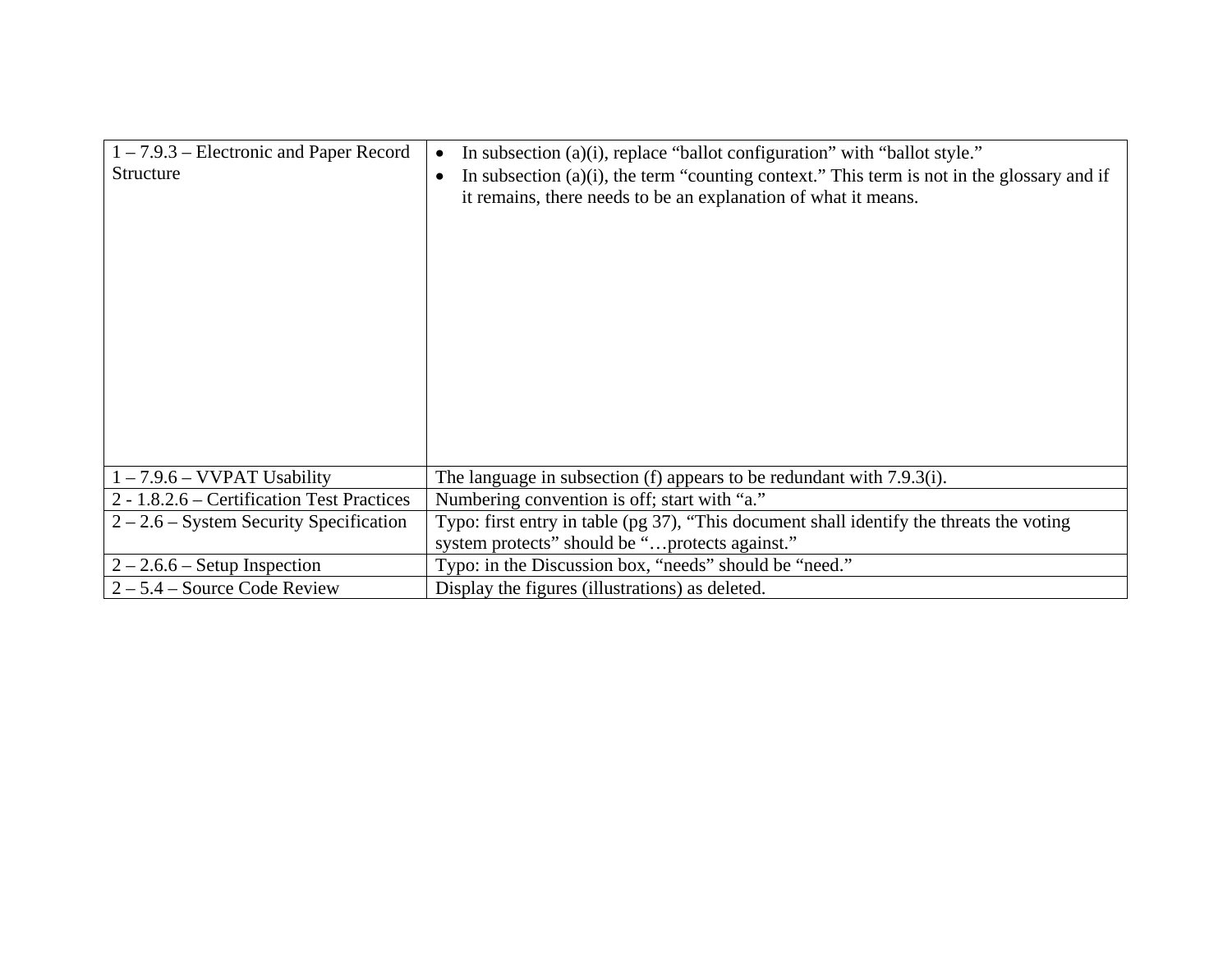# **COMMENTS OR REQUESTS FOR CLARIFICATION – RESPONSES**

| Volume $-$ Section $-$ Title       | <b>Comment or Request for Clarification</b>        | Response/Clarification                            |
|------------------------------------|----------------------------------------------------|---------------------------------------------------|
| $2 - 2.6$ – System Security        | The requirement for manufacturers to include in    | Manufacturers may indicate that specific          |
| Specification                      | TDPs "All attacks the system is designed to        | information contained in the TDP is confidential. |
|                                    | resist or detect" and "Any security"               | It would be recommended that manufactures         |
|                                    | vulnerabilities known to the manufacturer"         | indicate the responses to these two requirements  |
|                                    | make the TDP a sensitive document. For the         | as such.                                          |
|                                    | edification of election officials, what are the    |                                                   |
|                                    | disposition and handling requirements of TDPs      |                                                   |
|                                    | by the VSTL? Suggestion: include discussion        |                                                   |
|                                    | section that directs reader to where this          |                                                   |
|                                    | information may be found.                          |                                                   |
| $2 - 5.4$ – Source Code Review     | Explain why the phrase "conformity may be          | This revision offers manufacturers the desired    |
|                                    | subject to interpretation" is necessary within the | flexibility to choose a coding standard. When     |
|                                    | paragraph just below bullet "b" on page 73. Is it  | that coding standard is identified by the         |
|                                    | possible to make the standard definitive?          | manufacturer, it will be used to test adherence.  |
| 2 – Appendix A.3.5 –               | Page A-9: Make sure lab tests on various aspects   | Generally, manufacturers will submit a limited    |
| <b>Hardware Environmental Test</b> | are conducted in excess of 12 hours (normal        | number of devices for testing thereby making the  |
| Case Design                        | election day conditions). All environmental tests  | simulation of certain "real election day"         |
|                                    | should be conducted with no exclusions to          | conditions problematic.                           |
|                                    | simulate "real election day" conditions.           |                                                   |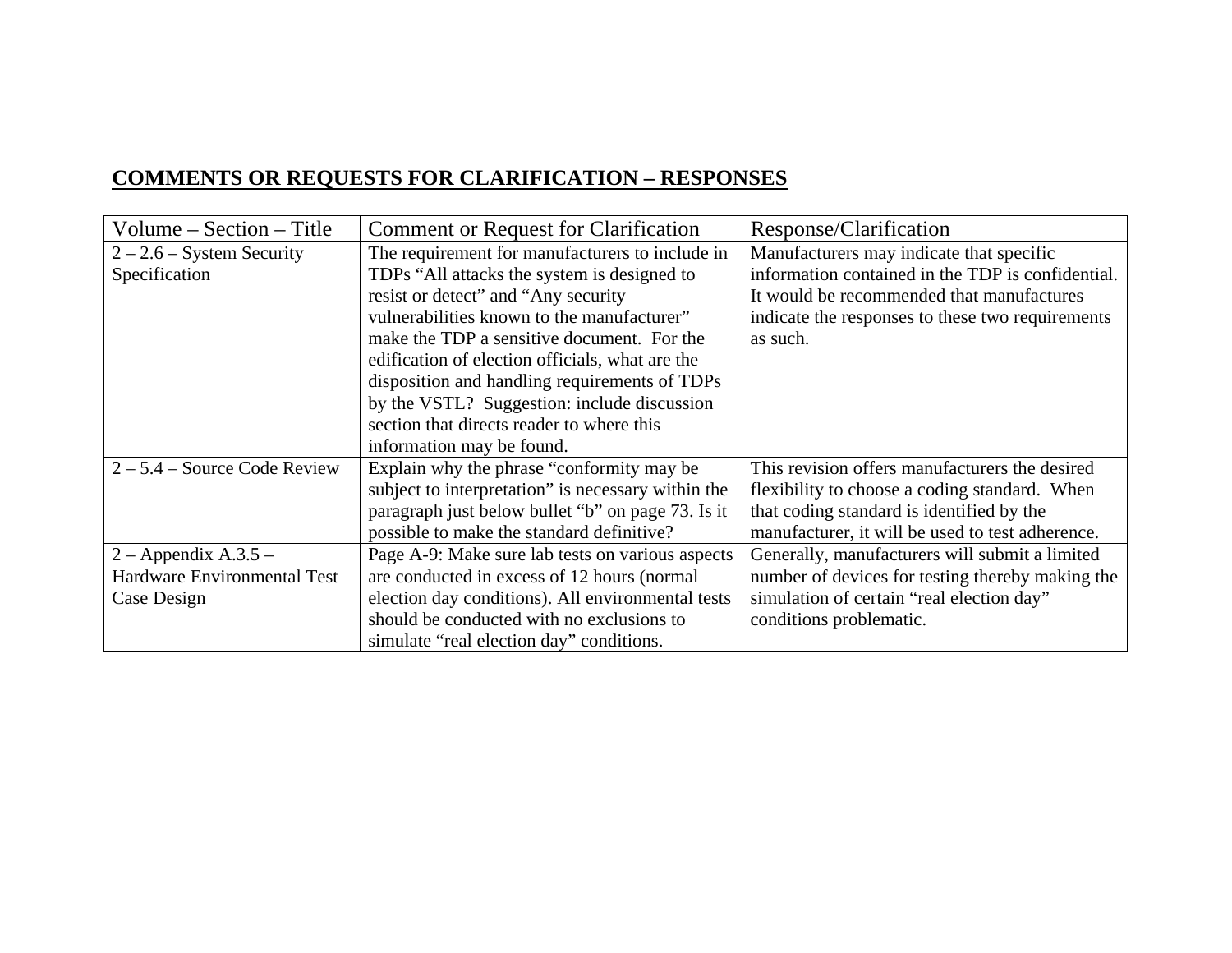

# **RESOLUTION 2009-08**

**Whereas**, The Election Assistance Commission is an agency of the United States federal government created by the Help America Vote Act (HAVA); and

**Whereas**, voting systems are currently being certified to 2002 Voting System Standards (VSS) and Voluntary Voting System Guidelines (VVSG) version 1.0; and

**Whereas**, voting systems will soon be submitted for certification according to VVSG version 1.1; and

**Whereas**, these voting system standards and guidelines are applicable to voting systems currently used across the country; and

**Whereas**, the first voting systems to achieve EAC certification testing to the 2002 VSS and VVSG Version 1.0 were in the process for more than two years; and

**Whereas**, due to the lengthy certification process the certified voting systems may already and certainly will eventually need to be modified as a result of state law changes occurring prior to the purchase of a new voting system; therefore, be it

*Resolved*, the Commissioners of the Election Assistance Commission are asked to vote in favor of allowing EAC certified voting systems to be modified by the manufacturer and tested by the voting system test laboratory (VSTL) according to the standards or guidelines by which they were first certified, by a subsequent version of guidelines, or by a combination of guidelines from various versions of the VVSG as long as the guidelines are not in conflict; and be it further

*Resolved*, the modified voting system shall maintain the original VSS or VVSG version certification upon approval by the (VSTL) and the EAC; and be it further

**Resolved**, the first paragraph under Effective Date on page vi of the Voluntary Voting System Guidelines Overview section of the proposed volume 1 of the VVSG Version 1.1 be rewritten as follows: "The 2005 *Voluntary Voting System Guidelines Version 1.1* will take effect 24 months after their final adoption in December 2005 by the EAC. At that time, all new systems submitted for national certification will be tested for conformance with these guidelines. In addition, if If a modification to a system qualified or certified to a previous standard is submitted for national certification after this date, every component of the modified system will be tested against the 2005 standards or guidelines under which it was certified, the VVSG *Version 1.1*, or a combination of the guidelines from VVSG Versions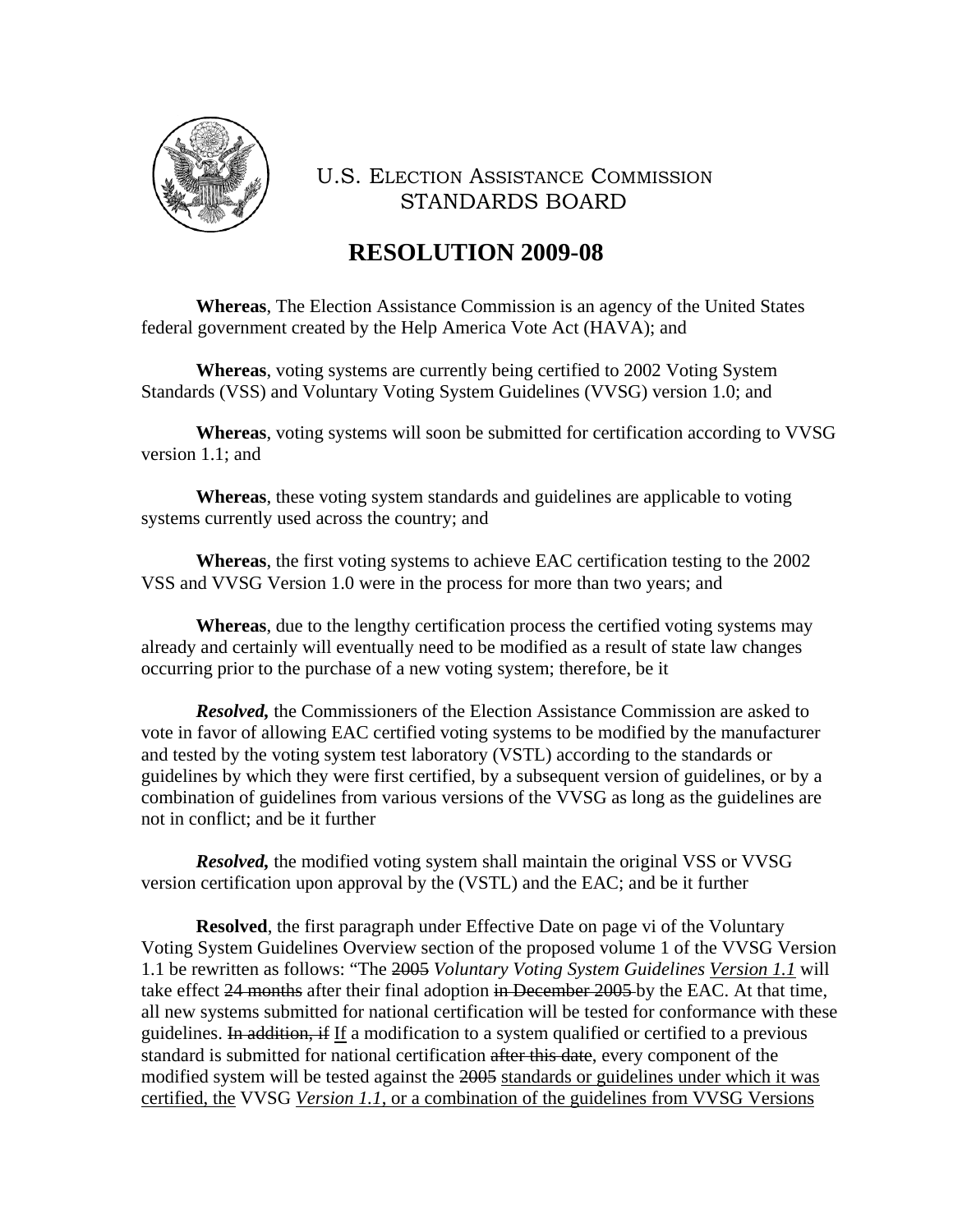1.0 and 1.1 to the extent that the guidelines are not in conflict. All previous versions of national standards will become obsolete at this time. This effective date provision does not have any impact on the mandatory January 1, 2006, deadline for states to comply with the HAVA Section 301 requirements. And be it further

**Resolved**, section 4.4.2.3 of the EAC's Voting System Testing and Certification Program Manual be rewritten as follows: *Modification*. A modification to a previously EACcertified voting system shall be tested in a manner necessary to ensure that all changes meet applicable voting system standards and that the modified system (as a whole) will properly and reliably function. Any system submitted for modification shall be subject to full testing of the modifications (delta testing) and those systems or subsystems altered or impacted by the modification (regression testing). The system will also be subject to system integration testing to ensure overall functionality. The modification will be tested to the version or versions of the VVSG/VSS currently accepted for modification testing and certification by the EAC. This requirement, however, does not mean that the full system must be tested to such standards. If the system has been previously certified to a VVSG/VSS version deemed acceptable by the EAC (see Section 3.2.2.2), it may retain that level of certification with only the modification being tested to the present version(s); and be it finally resolved;

*Resolved,* these revisions will supersede any other previous rulings of the EAC that are inconsistent with these revisions.

#### **MOTION CARRIED**

**A True Record Attest:** 

J. Bradley King

 **Brad King Secretary of the Standards Board Executive Board** 

- - - - - - - - - - - - - - - - - - - - - - - - - - - - - - - - - - - - - - - - - - - - - - - - - - - - - - - - - - - - - -

**Submitted by**: U.S. EAC Standards Board, Executive Board

**Approved as to Form by Resolution committee August 5, 2009**

**Submitted to the Standards Board for Approval/Denial on August 6, 2009**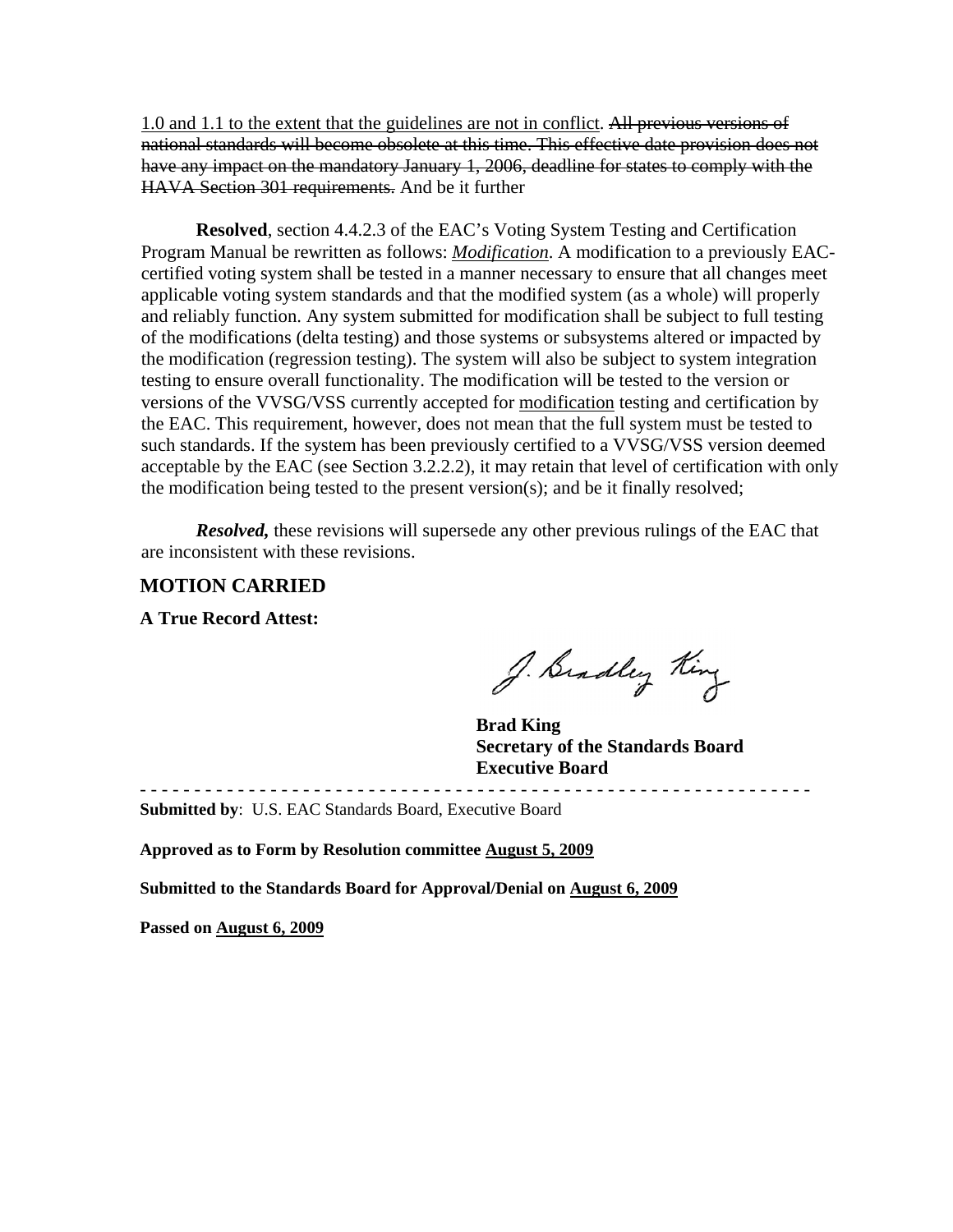

## **RESOLUTION 2009-09**

**Whereas**, the Election Assistance Commission (EAC) is an agency of the United States federal government created by the Help America Vote Act (HAVA); and

**Whereas**, the Voluntary Voting Systems Guidelines (VVSG) do not provide any analysis of the fiscal impact such guidelines will have on the conduct of federal, state, and local elections; and

**Whereas**, the cost of running elections has dramatically increased since implementation of the HAVA and impacted State and local government's ability to purchase new voting systems; and

**Whereas**, local jurisdictions are bearing more and more of the financial load for voting systems, upgrades, and maintenance costs; and

**Whereas**, the Congress, state policymakers, and the general public do not understand the cost of purchasing voting systems and would benefit greatly from a fiscal impact analysis of the costs associated with new voting system standards; and

**Whereas**, the EAC Standards Board members stand committed to working with the EAC, National Institute of Standards and Technology (NIST), organizations representing state and local election officials, voting system manufacturers, and other stakeholders to provide input in determining the fiscal impact of future iterations of the VVSG; now therefore, be it

*Resolved,* that the EAC Standards Board recommends that EAC and NIST work in consultation with organizations representing state and local election officials, voting system manufacturers, and other stakeholders to provide a fiscal analysis on the national, state, and local costs associated with future iterations of the VVSG beyond VVSG Version 1.1; and be it further

**Resolved**, that any such fiscal analysis should be completed prior to the public comment period and prior to the consideration and adoption of the next iteration of the VVSG by the EAC.

#### **MOTION CARRIED**

**A True Record Attest:**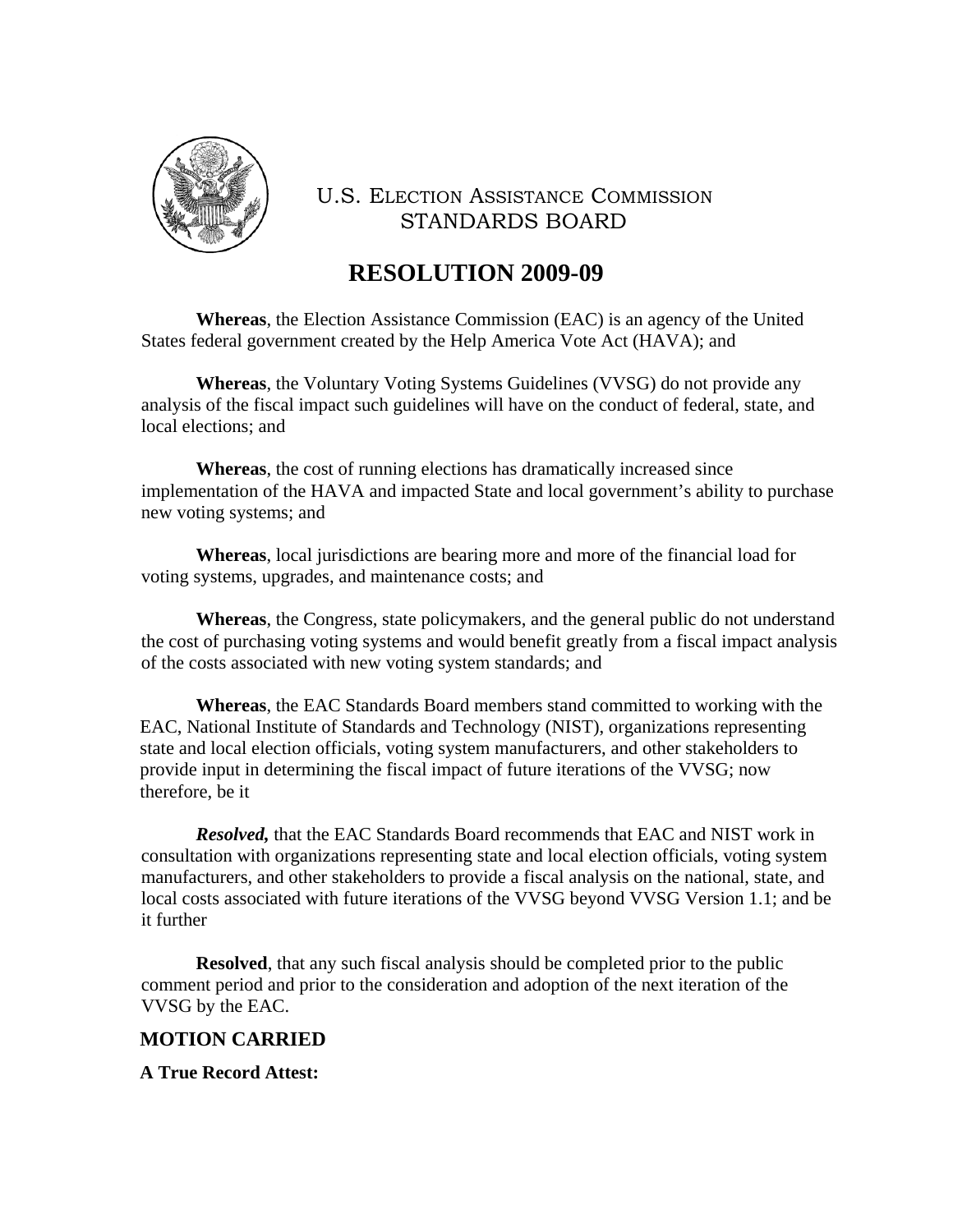J. Bradley King

 **Brad King Secretary of the Standards Board Executive Board** 

**Submitted by**: U.S. EAC Standards Board, Executive Board

**Approved as to Form by Resolution committee August 5, 2009**

**Submitted to the Standards Board for Approval/Denial on August 6, 2009**

- - - - - - - - - - - - - - - - - - - - - - - - - - - - - - - - - - - - - - - - - - - - - - - - - - - - - - - - - - - - - -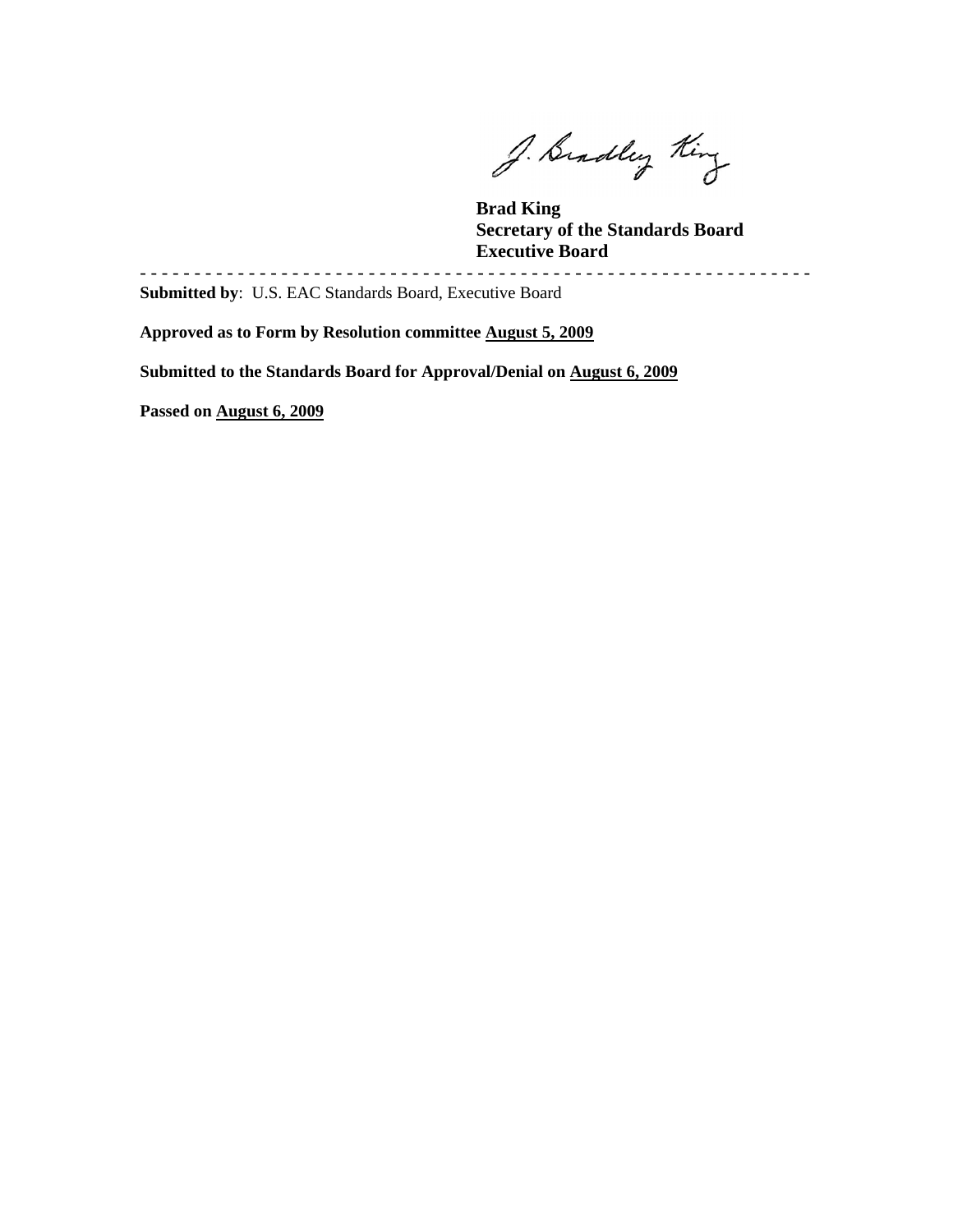

# **RESOLUTION 2009-10**

**Whereas**, The Election Assistance Commission, the Election Assistance Commission Standards Board, and the Election Assistance Commission Board of Advisors were established by Public Law 107-252 (HAVA); and

**Whereas**, Section 215(b) of HAVA provides that "The Standards Board and the Board of Advisors may each secure directly from any Federal department or agency such information as the Board considers necessary to carry out this Act. Upon request of the Executive Board (in the case of the Standards Board) or the Chair (in case of the Board of Advisors), the head of such department or agency shall furnish such information to the Board"; and

**Whereas**, The Board of Advisors, on June 4, 2009, adopted the following motion by unanimous vote: "the Board of Advisors recommends that the EAC, upon the request of the Board of Advisors or the Standards Board, prepare a report for presentation at the meeting of both Boards regarding the status of all Resolutions that have been presented to the EAC for consideration by either Board. The report should indicate the Resolution number; a short description of the Resolution; the status of the Resolution including whether the Resolution was implemented at all; and the reason for the status of each Resolution. The presentation should include adequate time for discussion of the report"; and

**Whereas,** The Standards Board, on February 27, 2009, adopted Resolution 2009-06, which states in part "it is vitally important for the Standards Board members to keep current with actions and decisions of the EAC…"; and

**Whereas,** The Standards Board expresses its appreciation to the EAC and its staff for their diligence and ongoing efforts to keep Standards Board members informed regarding the actions and decisions of the EAC; and

**Whereas,** The Standards Board finds that the presentation of more detailed information on a regular basis by the EAC regarding the Resolutions adopted by the Standards Board, both at meetings of the Board, and on the EAC's website, will enhance the ability of the EAC and the Standards Board to perform their duties under HAVA;

#### *Now, therefore, be it Resolved, by the Election Assistance Commission Standards Board, that*

The Board recommends that the Election Assistance Commission (EAC) prepare a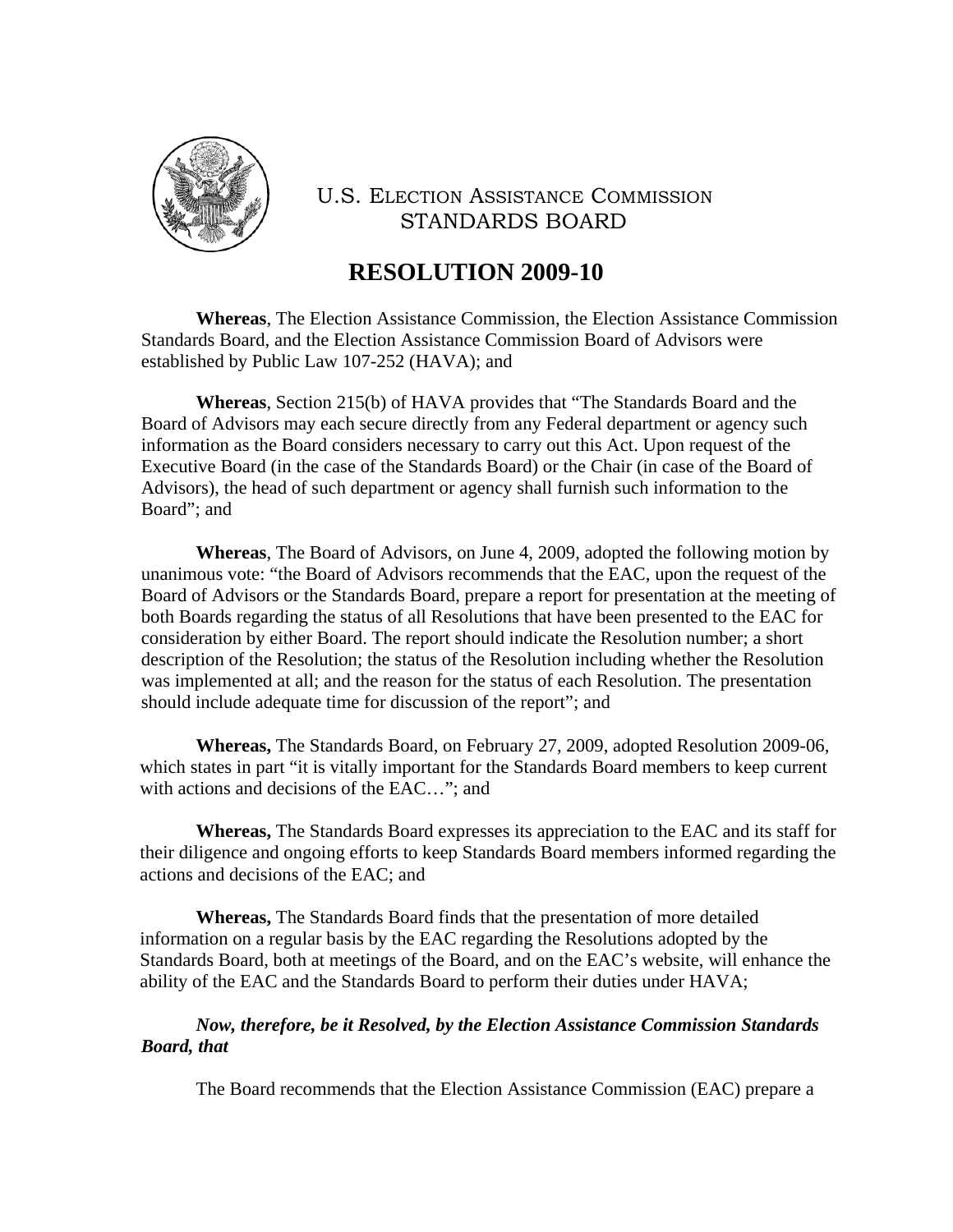report for presentation at each meeting of the Board regarding the status of all Resolutions that have been presented to the EAC for consideration by either the Standards Board or the Board of Advisors; and

*Be it further resolved* that the report presented by the EAC should indicate the Resolution number; a short description of the Resolution; the status of the Resolution, including whether the Resolution was implemented at all; and the reason for the status of each Resolution. ;and

*Be it further resolved* that the report presented by the EAC should include adequate time for discussion of the Report; and

*Be it finally resolved* that the information set forth in the report presented by the EAC should be incorporated into the EAC Web page currently providing copies of the Resolutions adopted by the Standards Board, and that the information on this Web page be updated regularly by the EAC to indicate the current status of each Resolution and the reason for the status of each Resolution so that members of the Standards Board and the public may keep current with the actions and decisions of the EAC taken since the last report given at a meeting of the Standards Board.

#### **MOTION CARRIED**

**A True Record Attest:** 

J. Bradley King

 **Brad King Secretary of the Standards Board Executive Board**  - - - - - - - - - - - - - - - - - - - - - - - - - - - - - - - - - - - - - - - - - - - - - - - - - - - - - - - - - - - - - -

**Submitted by**: U.S. EAC Standards Board, Executive Board

**Approved as to Form by Resolution committee August 5, 2009**

**Submitted to the Standards Board for Approval/Denial on August 6, 2009**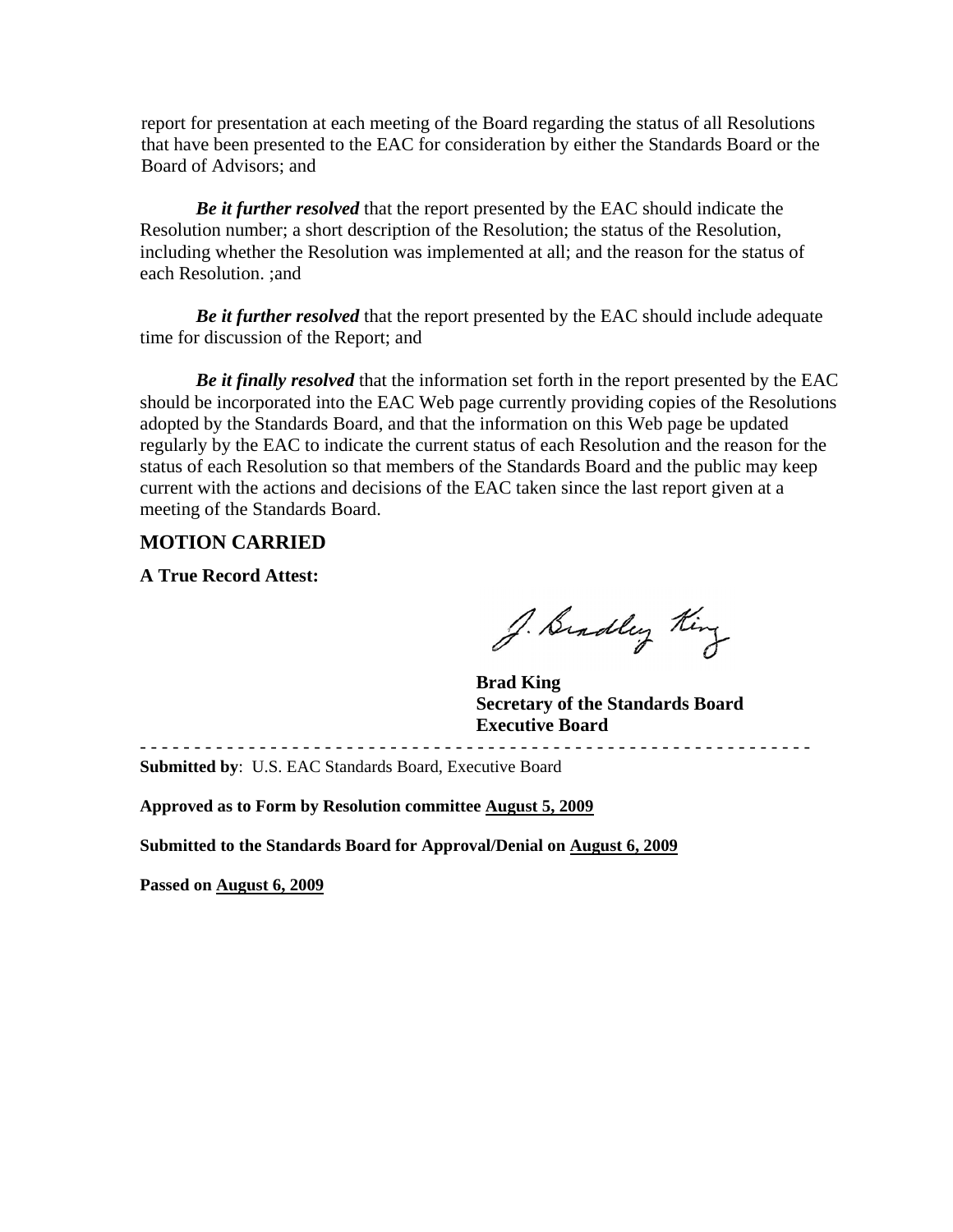

# **RESOLUTION 2009-11**

**Whereas**, The Election Assistance Commission (EAC) is an agency of the United States federal government created by the Help America Vote Act (HAVA); and

**Whereas**, Vote-by-phone is used in jurisdictions as an accessible voting station (Acc-VS), one per polling place, in the states of Connecticut, Maine, New Hampshire, Oklahoma, and Vermont; and the commonwealth of Puerto Rico; and

**Whereas**, The vote-by-phone system is a voter interface for marking the paper ballot that is available to all voters in these jurisdictions; and

**Whereas**, The 2009 National Institute of Standards and Technology (NIST) response to Resolution 2007-18 references no scientific study that synchronizing audio and video presented through an electronic display screen, creates a significant advantage for voters over alternative methods of providing a visual presentation of the ballot; therefore, be it

*Resolved*, The requirement for an electronic display screen as the only method of providing synchronized audio/visual presentation of the ballot be removed from VVSG Version 1.1 in all areas including: 3.2.5(b); 3.3.7(a); and 3.3.2(d).

#### **MOTION CARRIED**

**A True Record Attest:** 

J. Bradley King

 **Brad King Secretary of the Standards Board Executive Board** 

- - - - - - - - - - - - - - - - - - - - - - - - - - - - - - - - - - - - - - - - - - - - - - - - - - - - - - - - - - - - - - **Submitted by:** Julie Flynn and Lucette S. Pellerin of Maine, Anthony Stevens and Robert Dezmelyk of New Hampshire, Kathy DeWolfe of Vermont, Néstor J. Colón-Berlingeri and María D. Santiago-Rodríguez of Puerto Rico, and Nick Handy of Washington

**Approved as to Form by Resolution committee August 6, 2009**

**Submitted to the Standards Board for Approval/Denial on August 7, 2009**